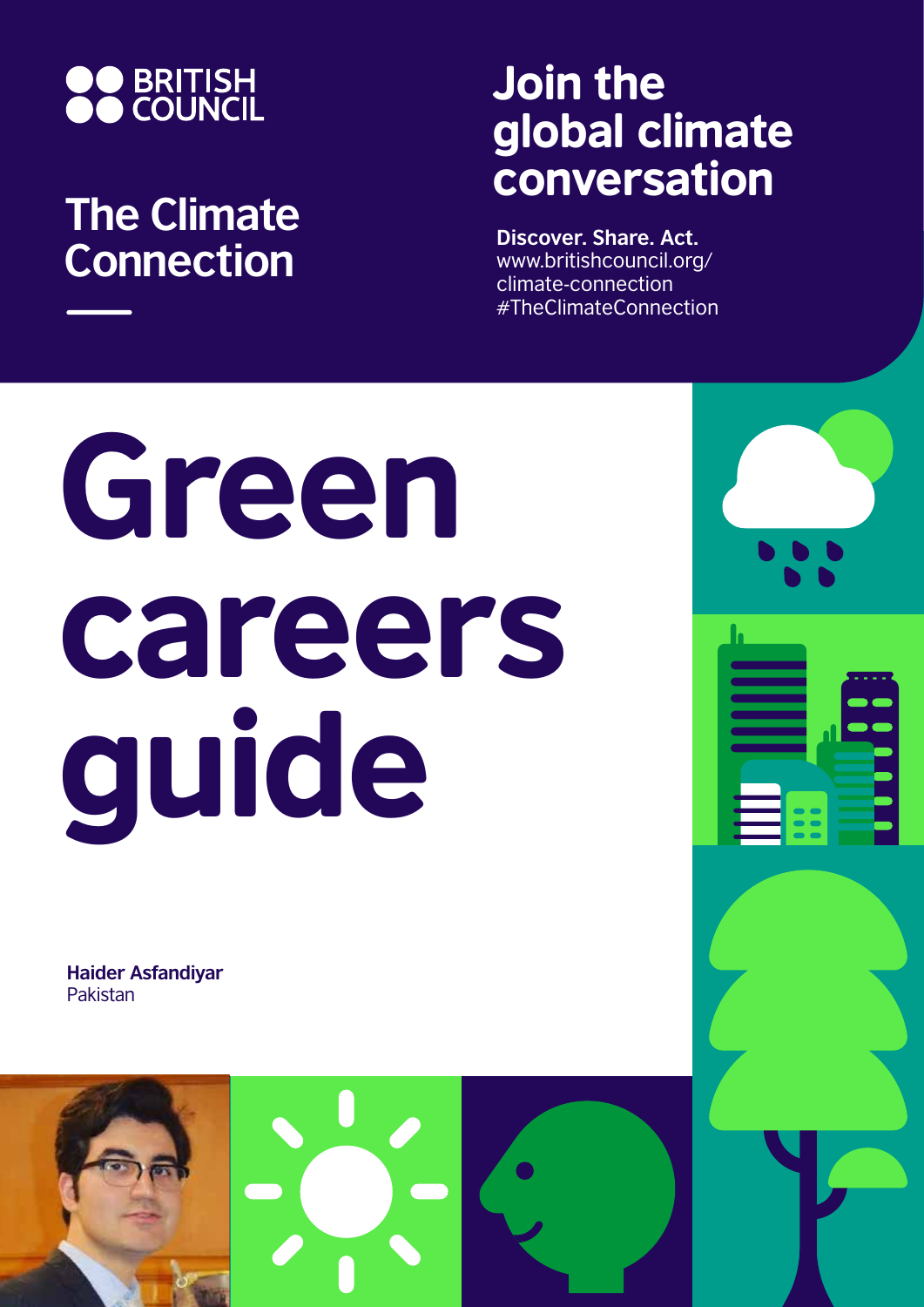### Haider Asfandiyar Pakistan

**Since childhood, I was passionate about civil engineering and used to get intrigued by mega structures like dams, bridges and skyscrapers. In pursuit of my passion, after completing A- Levels, I did bachelors in Civil Engineering from National University of Sciences and Technology (NUST) Pakistan. During my graduate studies I realized that the man-made structures and the built environment around us are one of the huge sources of greenhouse gases (GHGs). The major components used to build our cities: concrete and steel are not only major contributors of pollution but also one of main causes which lead to man-led climate change.**

Moreover, the energy needed to drive these carbon factories: urban cities and transportation systems are dependent on fossil based black economy which multifold the effects of Climate Change. In order to understand the business as usual with special regards to construction industry and to bring about a paradigm shift towards a more cleaner, greener and sustainable built environment I decided to pursue Masters in Construction Project Management from the prestigious Loughborough University- ranked amongst top five universities in UK and second best in building engineering. At Loughborough University my electives were focused on sustainability in built environment and included topics concerned with green and sustainable buildings. This also encouraged me to have my research thesis on Skills needed for zero carbon development, decent work and Sustainable Development Goals (SDGs): to work towards a



just transition where green jobs shall be created without compromising the existing job set while enhancing the green skills pool and enabling cities to become hubs of innovation and act as carbon sinks rather as carbon sources. This enabled me to look at development not mere in terms of economic development but rather economic, social, cultural and development which preserves the environment. Sustainable development became the criteria to take along development hand in glove with nature.

Fortunately, when I got back to my home country, I got the opportunity to work with big names like Pepsico International where I worked on one of Pakistan's most innovative projects in Multan: Pepsico Greenfield project where I managed the LEED certification for the project. LEED stands for Leadership in Energy and Environmental Design, which is a criteria to assess green buildings and facilities. At this stage, my quest to work in the renewables and environment friendly systems became so strong that I decided to have a full time career in renewables and green and smart buildings. I completed my US-Green Buildings Council certification: LEED Green Associate.

#TheClimateConnection www.britishcouncil.org/climate-connection

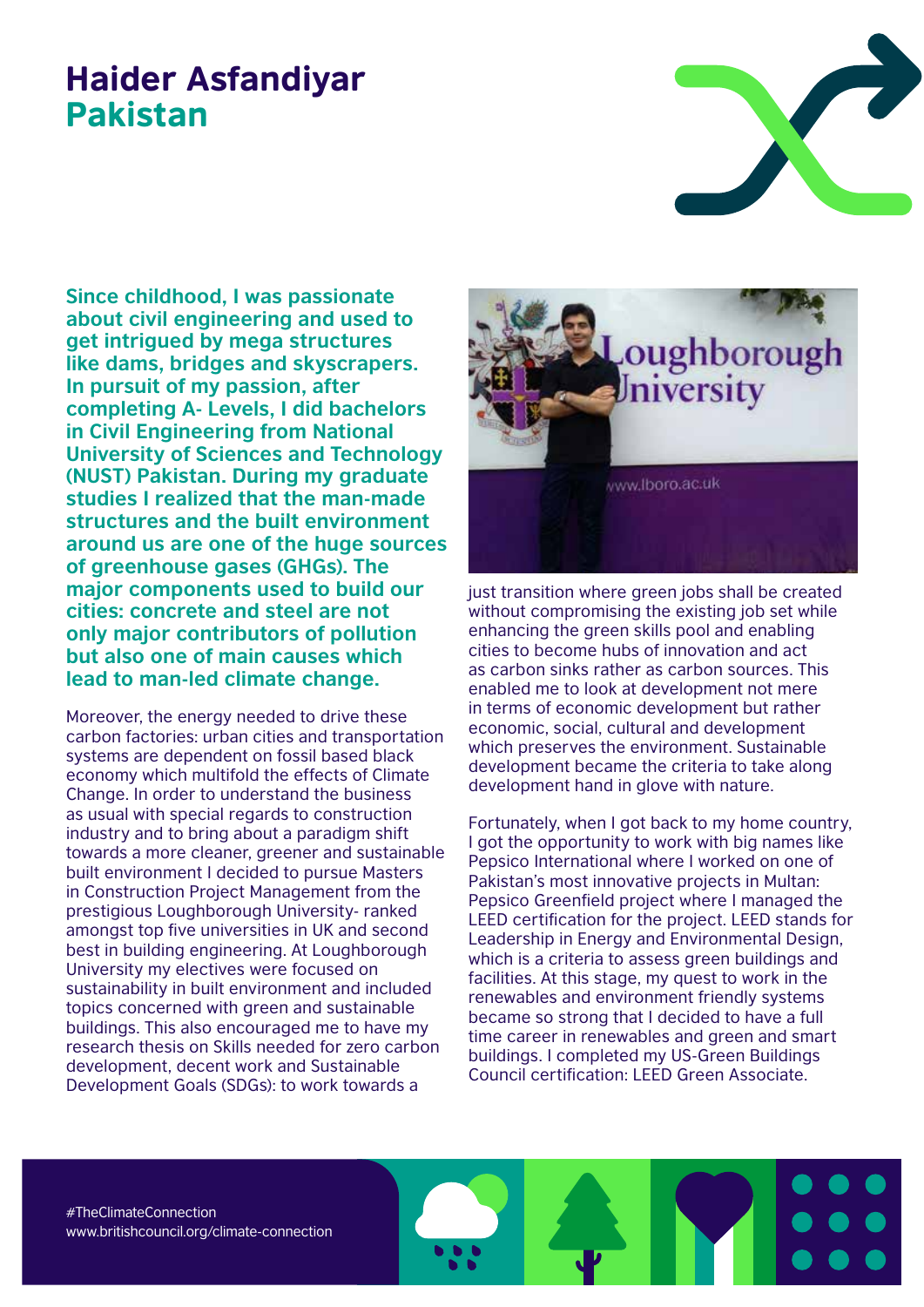Later I got the opportunity to raise awareness about sustainability in built environment at national level by working in Ministry of Planning, Development and Reforms (MPDR) at the China Pakistan Economic Corridor (CPEC) cell as a Young Development Officer/fellow. This raised the bar for me in terms of project management and how renewables could bring a positive change, not only in Pakistan- Pakistan being signatory of Paris Agreement- but also could help fight Climate Crisis at global scale. This allowed me to work on mega renewable projects like 50MW Sachal wind power project and many hydrobased renewable projects. This also opened doors for me to understand lean management of mega solar projects like 900 MW Zonergy solar power project. After working in renewable sector I focused on working towards net zero energy homes/buildings: the total amount of energy used by the homes/buildings on an annual basis is equal to the amount of renewable energy created on site. For this purpose, I joined hands with a local construction firm in Peshawar (ASFANDIS Builders) and gave consultation/supervised construction of one of Peshawar's most sustainable and innovative projects. The project consists of a green roof on top to mitigate effects of storm-water run-off. Further, it fights the effects of Urban Heat Island Effect: An urban heat island is an urban area or metropolitan area that is significantly warmer than its surrounding rural areas due to human activities. In addition, it helps in reducing loads on facility's air conditioning- keeping the facility cool in summers. Moreover, the project has onsite solar PV panels which provide facility with its own clean, renewable energy around the clock.

In my latest project, I am working under the dynamic leadership of Dr. Najeeb- PhD from Cambridge University and CEO of Future Gen Solar (Private) Limited which is Pakistan's first ever manufacturing (not assembly) unit. Our team is working on KP funded project to manufacture first ever prototype of a third generation solar cell. Next step is to manufacture on commercial scale. I am involved in stakeholder management as well as to look into possibilities of integrating PV into building materials. It is also imperative to mention that due to my educational background and my efforts to fight climate change with my undertaken projects in domain of renewables and sustainable development I was selected by World Economic Forum and Melbourne School of Design to represent at The Climate Reality Project Training and got to meet and be trained by the former US Vice President Al Gore and gain hands on knowledge from him.

My advice to young aspirants who want to work in green renewable industries is to think outside the box and no matter what subject you want to study, think in terms of how you can play your role in enhancing the footprint of green energy and consider development in such a way which can be sustainable: economic, social and environmentally viable. Follow your passion and be creative!



#TheClimateConnection www.britishcouncil.org/climate-connection